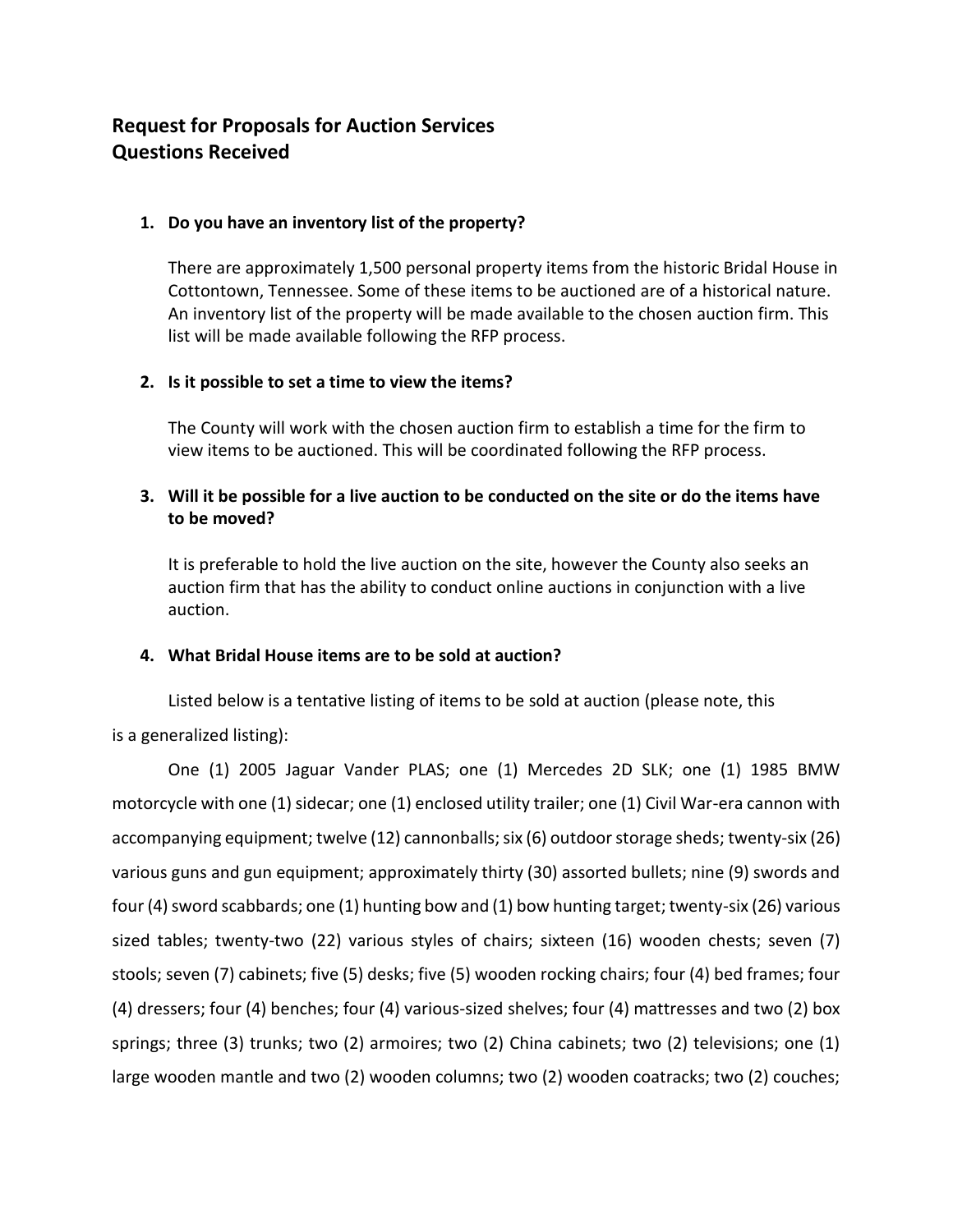two (2) refrigerators and one (1) large freezer; one (1) bookshelf; one (1) filing cabinet; one (1) dining room table set with four (4) matching chairs; one (1) gun case; one (1) digital video disc player; one hundred and forty-six (146) pieces of assorted glassware; fifty-six (56) pieces of assorted dinnerware; fifty (50) pieces of assorted silver tableware and serve ware; forty (40) kitchen utensils and accessories; twenty-six (26) assorted kitchen tools; twenty-three (23) various antique and collectable steins; twelve (12) pewter tableware pieces; eight (8) assorted dishware sets; seven (7) silver utensil sets; seven (7) crystal serving sets; six (6) cast iron pots; five (5) China Sets; four (4) tea sets; three (3) tea pots; two (2) sets of standard utensils; one (1) set of punch glasses; eleven (11) assorted crafting utensils and kits; approximately seven hundred and fifty (750) new, used, and first edition books; a 1920's Collier's New Encyclopedia Set, ten (10) volumes; a set of Victor Hugo works, twenty (20) volumes; a set of Rudyard Kipling works, ten (10) volumes; the World's Greatest Literature set, thirteen (13) volumes; a complete set of Britannica Junior Encyclopedias, twenty-five (25) volumes; one hundred and three (103) decorative household items; ninety (90) decorative ceramics; seventy-six (76) assorted office supply items; approximately sixty (60) various collectable tins; fifty-one (51) various framed and unframed art prints; forty-nine (49) collectible coins; thirty-two (32) lamps; thirty-two (32) various model toys; thirty-one (31) assorted military medals and dog tags; thirty (30) assorted tools; twenty-seven (27) unopened bottles of alcohol; twenty (20) assorted decorative ceramics; twenty (20) assorted toys and boxed games; nineteen (19) pieces of jewelry; eighteen (18) various types of clocks; seventeen (17) baskets; sixteen (16) various watches; sixteen (16) various blankets; sixteen (16) collectible boxes; fourteen (14) various yard tools; twelve (12) digital video discs; twelve (12) radios; eleven (11) cassette tapes; eleven (11) various cameras with camera equipment; ten (10) outdoor lawn ornaments; nine (9) pocket knives; eight (8) antique assorted nutcrackers; eight (8) photograph albums; seven (7) pieces of wrapped clothing; six (6) flags; six (6) candle stick holders; six (6) tablecloths; six (6) mirrors; six (6) antique photograph boxes; five (5) vases; five (5) decorative license plates; five (5) jewelry boxes; five (5) electric fans; five (5) unused candles; five (5) antique children's items; five (5) wrapped cigars; five (5) harmonicas; four (4) vacuums; four (4) pillows; four (4) video cassette tapes; four (4) umbrellas; four (4) hats; four (4) belt buckles; three (3) sewing machines; three (3) metal pails; three (3) music boxes;